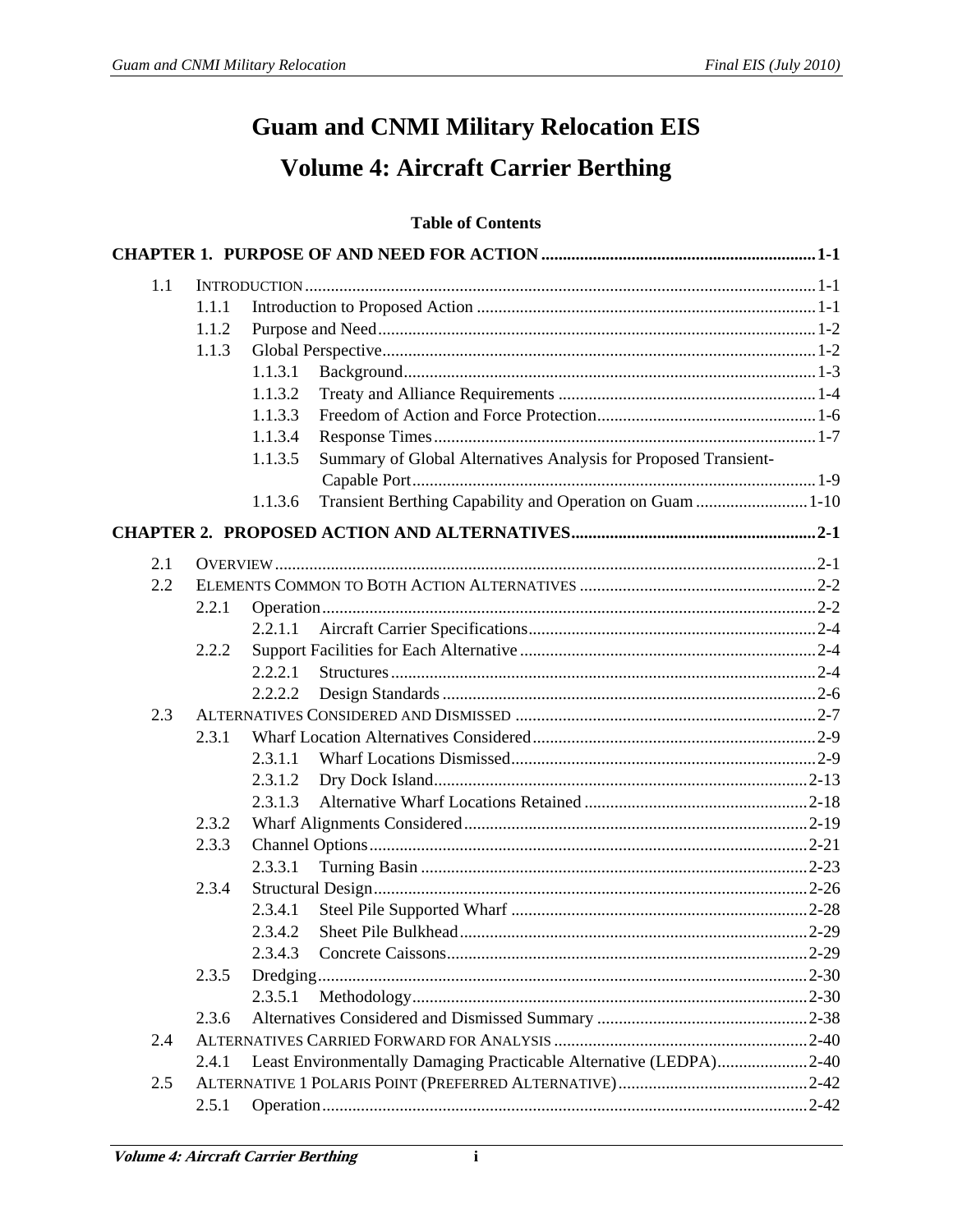|     |       | 2.5.1.1                                                            |  |
|-----|-------|--------------------------------------------------------------------|--|
|     | 2.5.2 |                                                                    |  |
|     |       | 2.5.2.1                                                            |  |
|     |       | 2.5.2.2                                                            |  |
|     |       | Bilge and Oily Wastewater Treatment System (BOWTS) 2-50<br>2.5.2.3 |  |
|     | 2.5.3 |                                                                    |  |
|     |       | 2.5.3.1                                                            |  |
|     |       | 2.5.3.2                                                            |  |
|     |       | 2.5.3.3                                                            |  |
| 2.6 |       |                                                                    |  |
|     | 2.6.1 |                                                                    |  |
|     |       | 2.6.1.1                                                            |  |
|     | 2.6.2 |                                                                    |  |
|     |       | 2.6.2.1                                                            |  |
|     |       | 2.6.2.2                                                            |  |
|     |       | 2.6.2.3                                                            |  |
|     | 2.6.3 |                                                                    |  |
|     |       | 2.6.3.1                                                            |  |
|     |       | 2.6.3.2                                                            |  |
| 2.7 |       |                                                                    |  |
|     |       |                                                                    |  |
| 3.1 |       |                                                                    |  |
| 3.2 |       |                                                                    |  |
|     | 3.2.1 |                                                                    |  |
|     |       | 3.2.1.1                                                            |  |
|     |       | 3.2.1.2                                                            |  |
|     |       | 3.2.1.3                                                            |  |
|     | 3.2.2 |                                                                    |  |
|     |       | 3.2.2.1                                                            |  |
|     |       | 3.2.2.2                                                            |  |
|     |       | 3.2.2.3                                                            |  |
|     |       | 3.2.2.4                                                            |  |
|     | 3.2.3 |                                                                    |  |
|     |       | 3.2.3.1                                                            |  |
|     |       | 3.2.3.2                                                            |  |
|     |       | 3.2.3.3                                                            |  |
|     |       | 3.2.3.4                                                            |  |
|     | 3.2.4 |                                                                    |  |
|     | 3.2.5 |                                                                    |  |
|     | 3.2.6 |                                                                    |  |
|     |       |                                                                    |  |
|     |       |                                                                    |  |
| 4.1 |       |                                                                    |  |
| 4.2 |       |                                                                    |  |
|     | 4.2.1 |                                                                    |  |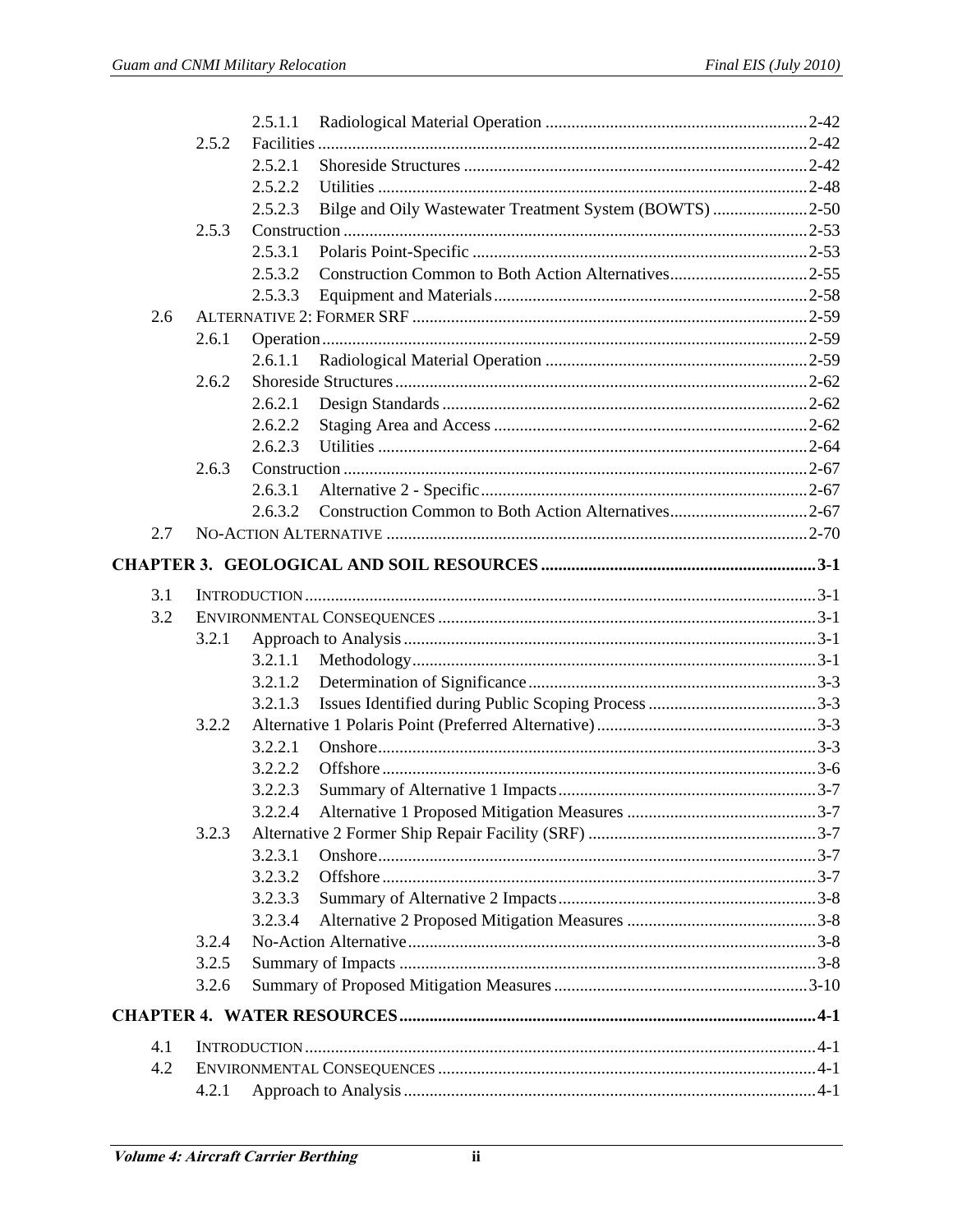|     |       | 4.2.1.1                                                             |  |
|-----|-------|---------------------------------------------------------------------|--|
|     |       | 4.2.1.2                                                             |  |
|     |       | 4.2.1.3                                                             |  |
|     | 4.2.2 |                                                                     |  |
|     |       | 4.2.2.1                                                             |  |
|     |       | 4.2.2.2                                                             |  |
|     |       | 4.2.2.3                                                             |  |
|     |       | 4.2.2.4                                                             |  |
|     | 4.2.3 |                                                                     |  |
|     |       | 4.2.3.1                                                             |  |
|     |       | 4.2.3.2                                                             |  |
|     |       | 4.2.3.3                                                             |  |
|     |       | 4.2.3.4                                                             |  |
|     | 4.2.4 |                                                                     |  |
|     |       | 4.2.4.1                                                             |  |
|     |       | 4.2.4.2                                                             |  |
|     |       | 4.2.4.3                                                             |  |
|     |       | 4.2.4.4                                                             |  |
|     | 4.2.5 |                                                                     |  |
|     | 4.2.6 |                                                                     |  |
| 4.3 |       | LEAST ENVIRONMENTALLY DAMAGING PRACTICABLE ALTERNATIVE (LEDPA) 4-30 |  |
|     |       |                                                                     |  |
|     |       |                                                                     |  |
| 5.1 |       |                                                                     |  |
| 5.2 |       |                                                                     |  |
|     | 5.2.1 |                                                                     |  |
|     |       | 5.2.1.1                                                             |  |
|     |       | 5.2.1.2                                                             |  |
|     |       | 5.2.1.3                                                             |  |
|     | 5.2.2 |                                                                     |  |
|     |       | 5.2.2.1                                                             |  |
|     |       | 5.2.2.2                                                             |  |
|     |       | 5.2.2.3                                                             |  |
|     |       | 5.2.2.4                                                             |  |
|     |       | 5.2.2.5                                                             |  |
|     | 5.2.3 |                                                                     |  |
|     |       | 5.2.3.1                                                             |  |
|     |       | 5.2.3.2                                                             |  |
|     |       | 5.2.3.3                                                             |  |
|     |       | 5.2.3.4                                                             |  |
|     | 5.2.4 |                                                                     |  |
|     | 5.2.5 |                                                                     |  |
|     | 5.2.6 |                                                                     |  |
|     |       |                                                                     |  |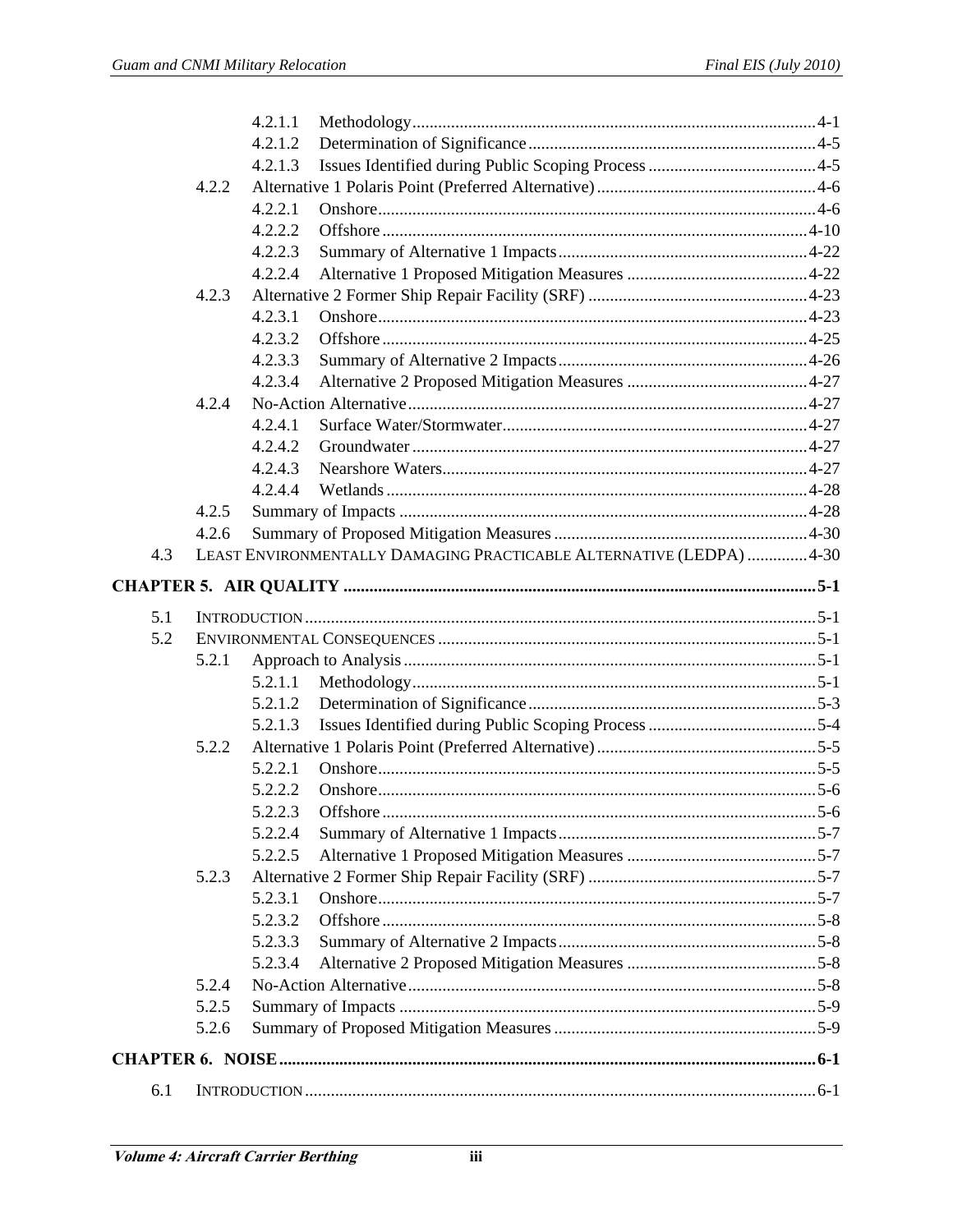|     | 6.2.1 |                           |  |
|-----|-------|---------------------------|--|
|     |       | 6.2.1.1                   |  |
|     |       | 6.2.1.2                   |  |
|     |       | 6.2.1.3                   |  |
|     | 6.2.2 |                           |  |
|     |       | 6.2.2.1                   |  |
|     |       | 6.2.2.2                   |  |
|     |       | 6.2.2.3                   |  |
|     |       | 6.2.2.4                   |  |
|     | 6.2.3 |                           |  |
|     |       | 6.2.3.1                   |  |
|     |       | 6.2.3.2                   |  |
|     |       | 6.2.3.3                   |  |
|     |       | 6.2.3.4                   |  |
|     | 6.2.4 |                           |  |
|     | 6.2.5 |                           |  |
|     | 6.2.6 |                           |  |
|     |       |                           |  |
| 7.1 |       |                           |  |
| 7.2 |       |                           |  |
|     |       |                           |  |
|     |       |                           |  |
| 8.1 |       |                           |  |
|     |       |                           |  |
| 8.2 |       |                           |  |
|     | 8.2.1 |                           |  |
|     |       | 8.2.1.1                   |  |
|     |       | 8.2.1.2                   |  |
|     |       | 8.2.1.3                   |  |
|     | 8.2.2 |                           |  |
|     |       | 8.2.2.1                   |  |
|     |       | 8222<br>Offshore<br>$8-5$ |  |
|     |       | 8.2.2.3                   |  |
|     |       | 8.2.2.4                   |  |
|     | 8.2.3 |                           |  |
|     |       | 8.2.3.1                   |  |
|     |       | 8.2.3.2                   |  |
|     |       | 8.2.3.3                   |  |
|     |       | 8.2.3.4                   |  |
|     | 8.2.4 |                           |  |
|     | 8.2.5 |                           |  |
|     | 8.2.6 |                           |  |
|     |       |                           |  |
| 9.1 |       |                           |  |
| 9.2 |       |                           |  |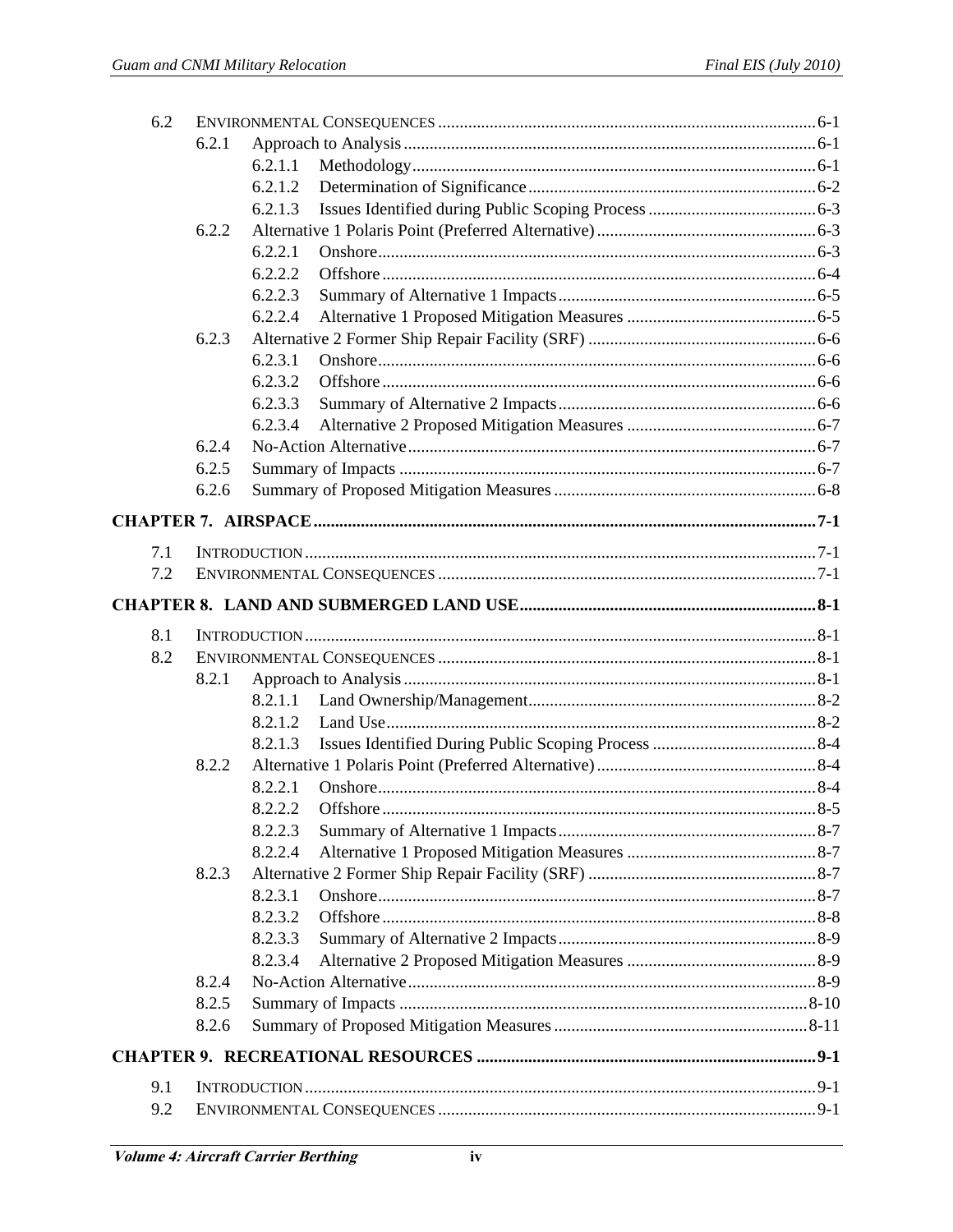|      | 9.2.1  |         |  |
|------|--------|---------|--|
|      |        | 9.2.1.1 |  |
|      |        | 9.2.1.2 |  |
|      |        | 9.2.1.3 |  |
|      | 9.2.2  |         |  |
|      |        | 9.2.2.1 |  |
|      |        | 9.2.2.2 |  |
|      |        | 9.2.2.3 |  |
|      |        | 9.2.2.4 |  |
|      | 9.2.3  |         |  |
|      |        | 9.2.3.1 |  |
|      |        | 9.2.3.2 |  |
|      |        | 9.2.3.3 |  |
|      |        | 9.2.3.4 |  |
|      | 9.2.4  |         |  |
|      | 9.2.5  |         |  |
|      | 9.2.6  |         |  |
|      |        |         |  |
| 10.1 |        |         |  |
| 10.2 |        |         |  |
|      | 10.2.1 |         |  |
|      |        |         |  |
|      |        |         |  |
|      |        |         |  |
|      | 10.2.2 |         |  |
|      |        |         |  |
|      |        |         |  |
|      | 10.2.3 |         |  |
|      |        |         |  |
|      |        |         |  |
|      |        |         |  |
|      |        |         |  |
|      |        |         |  |
|      |        |         |  |
|      |        |         |  |
| 11.1 |        |         |  |
|      |        |         |  |
|      |        |         |  |
|      |        |         |  |
|      |        |         |  |
|      |        |         |  |
|      |        |         |  |
|      |        |         |  |
|      |        |         |  |
|      |        |         |  |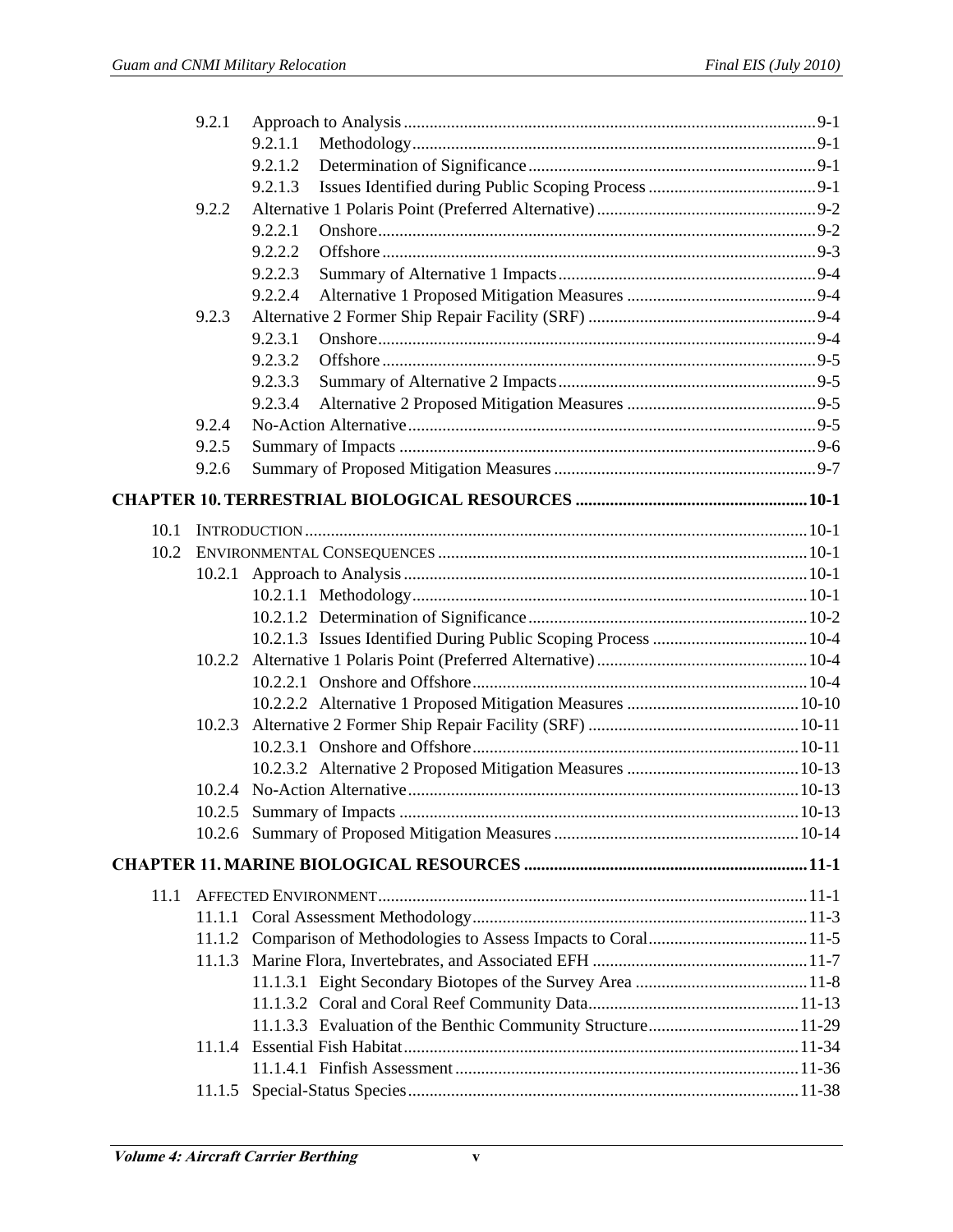| 11.2.1 |                                                                                    |  |
|--------|------------------------------------------------------------------------------------|--|
|        |                                                                                    |  |
|        |                                                                                    |  |
|        |                                                                                    |  |
|        |                                                                                    |  |
|        |                                                                                    |  |
|        |                                                                                    |  |
|        |                                                                                    |  |
|        | Marine Flora, Invertebrates and Associated EFH  11-45                              |  |
|        |                                                                                    |  |
|        |                                                                                    |  |
|        |                                                                                    |  |
|        | Marine Flora, Invertebrates and Associated EFH  11-47                              |  |
|        |                                                                                    |  |
|        |                                                                                    |  |
|        |                                                                                    |  |
|        |                                                                                    |  |
|        |                                                                                    |  |
|        | Marine Flora, Invertebrates and Associated EFH  11-48                              |  |
|        |                                                                                    |  |
|        |                                                                                    |  |
|        |                                                                                    |  |
|        |                                                                                    |  |
|        | Marine Flora, Invertebrates and Associated EFH  11-73                              |  |
|        |                                                                                    |  |
|        |                                                                                    |  |
|        |                                                                                    |  |
|        |                                                                                    |  |
|        | 11.2.2.3 Summary of Alternative 1 (Preferred Alternative) Impacts 11-79            |  |
|        | 11.2.2.4 Alternative 1 (Preferred Alternative) Proposed Mitigation Measures  11-80 |  |
|        |                                                                                    |  |
|        |                                                                                    |  |
|        |                                                                                    |  |
|        |                                                                                    |  |
|        | 11.2.2.6 Development of Compensatory Mitigation Proposals 11-89                    |  |
|        |                                                                                    |  |
|        |                                                                                    |  |
|        |                                                                                    |  |
|        |                                                                                    |  |
|        |                                                                                    |  |
|        | 11.2.3.1 Watershed Restoration and Management for Ugum, Umatac,                    |  |
|        |                                                                                    |  |
|        |                                                                                    |  |
|        |                                                                                    |  |
|        |                                                                                    |  |
|        |                                                                                    |  |
|        |                                                                                    |  |
|        |                                                                                    |  |
|        |                                                                                    |  |
|        |                                                                                    |  |
|        |                                                                                    |  |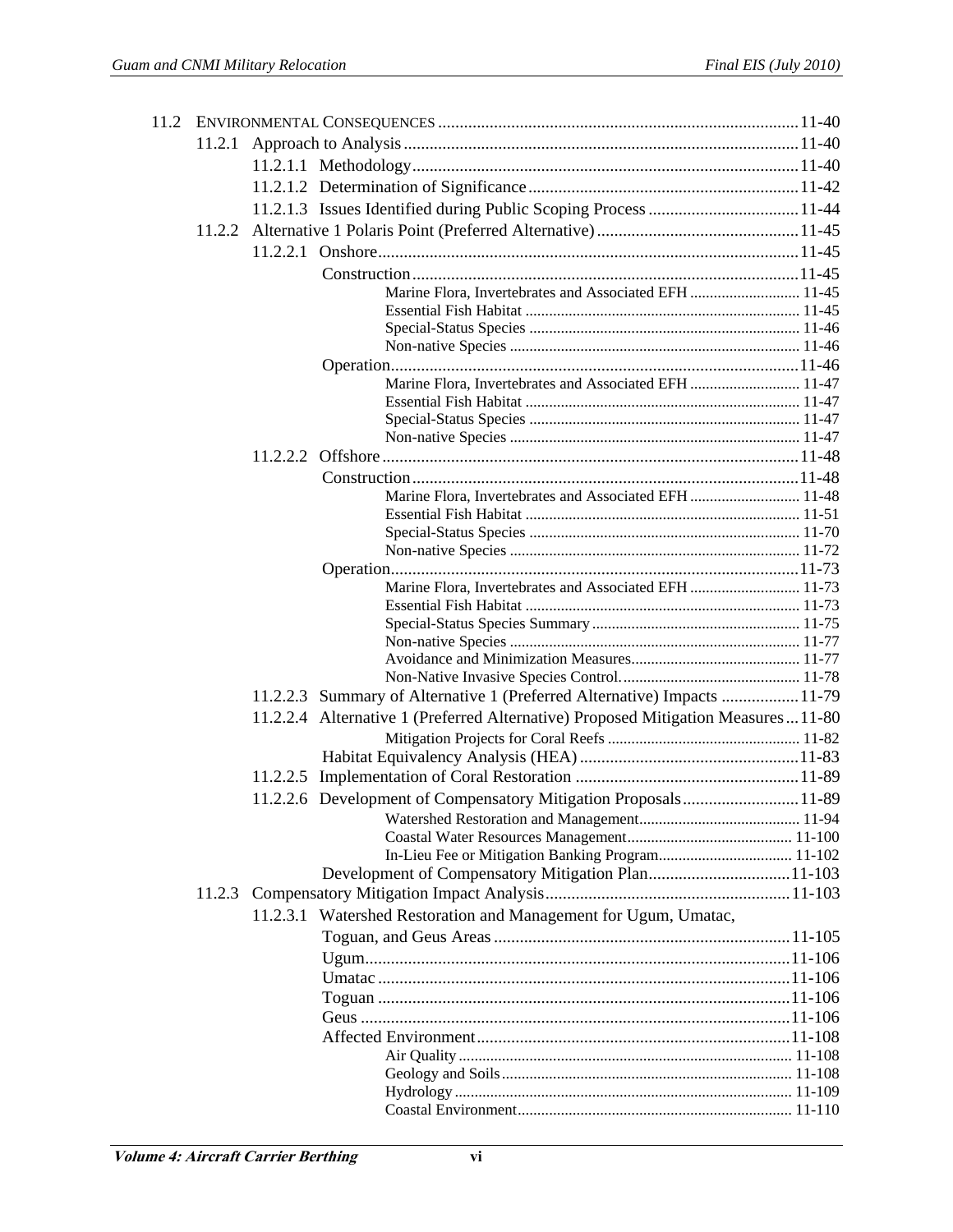|        | Hazardous and Regulated Materials and Wastes  11-121              |
|--------|-------------------------------------------------------------------|
|        |                                                                   |
|        |                                                                   |
|        |                                                                   |
|        |                                                                   |
|        |                                                                   |
|        |                                                                   |
|        |                                                                   |
|        |                                                                   |
|        |                                                                   |
|        | Hazardous and Regulated Materials and Wastes  11-123              |
|        |                                                                   |
|        | Conservation Areas for Coral Reef Ecosystem Protection  11-123    |
|        |                                                                   |
|        |                                                                   |
|        |                                                                   |
|        |                                                                   |
|        |                                                                   |
|        | Threatened, Endangered and Protected Species 11-126               |
|        |                                                                   |
|        |                                                                   |
|        |                                                                   |
|        |                                                                   |
|        |                                                                   |
|        | Threatened, Endangered and Protected Species 11-128               |
|        |                                                                   |
|        |                                                                   |
|        | 11.2.3.3 Apra Harbor and Coastal Water Resource Management 11-128 |
|        |                                                                   |
|        |                                                                   |
|        |                                                                   |
|        |                                                                   |
|        |                                                                   |
|        |                                                                   |
|        |                                                                   |
|        |                                                                   |
|        |                                                                   |
|        |                                                                   |
|        |                                                                   |
|        |                                                                   |
|        |                                                                   |
|        |                                                                   |
|        |                                                                   |
|        |                                                                   |
|        |                                                                   |
|        |                                                                   |
|        |                                                                   |
|        |                                                                   |
|        |                                                                   |
| 11.2.4 |                                                                   |
|        |                                                                   |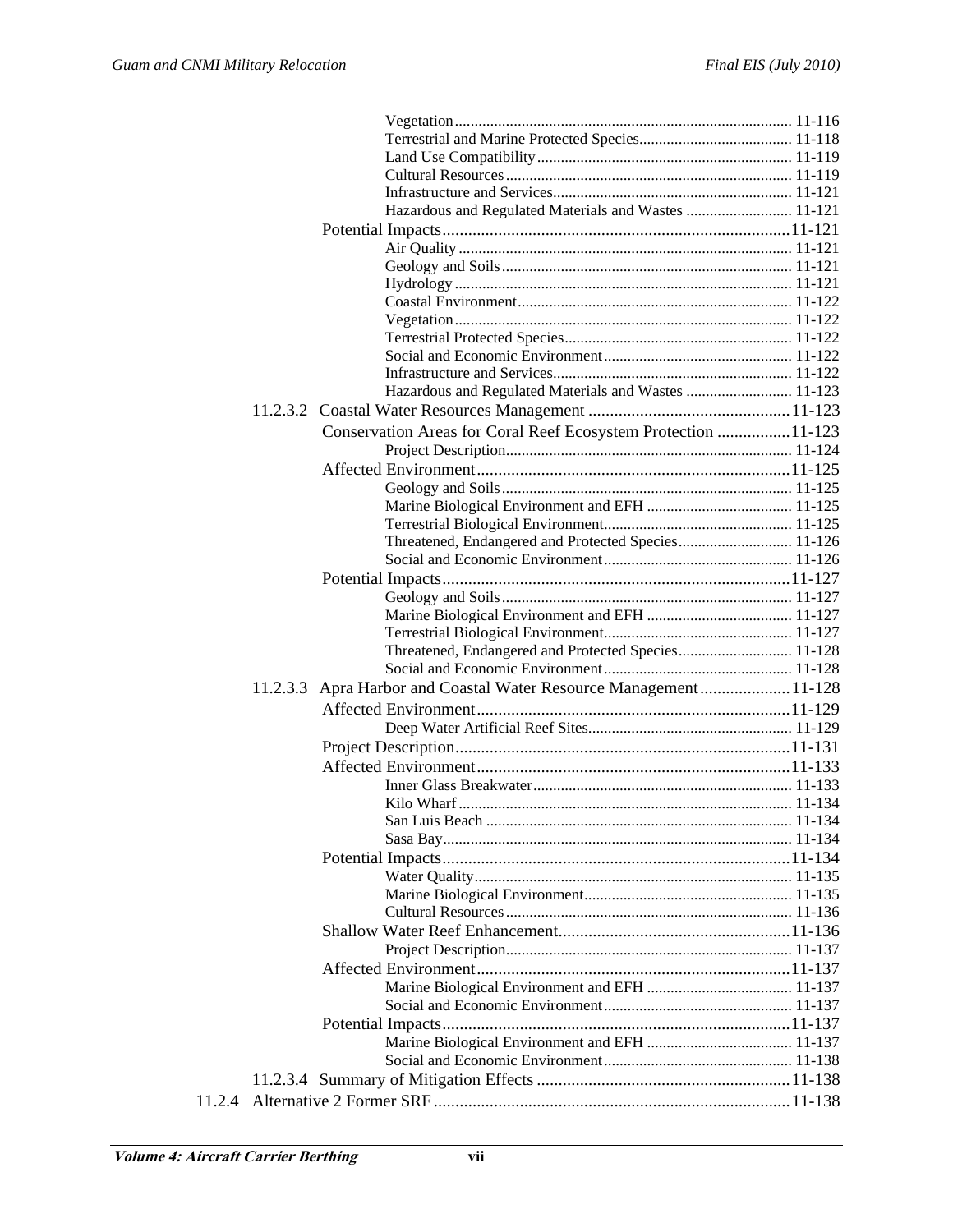|      |        | Marine Flora, Invertebrates and Associated EFH  11-139                             |  |
|------|--------|------------------------------------------------------------------------------------|--|
|      |        |                                                                                    |  |
|      |        |                                                                                    |  |
|      |        |                                                                                    |  |
|      |        |                                                                                    |  |
|      |        | Marine Flora, Invertebrates and Associated EFH  11-139                             |  |
|      |        |                                                                                    |  |
|      |        |                                                                                    |  |
|      |        |                                                                                    |  |
|      |        |                                                                                    |  |
|      |        |                                                                                    |  |
|      |        | Marine Flora, Invertebrates and Associated EFH  11-140                             |  |
|      |        |                                                                                    |  |
|      |        |                                                                                    |  |
|      |        |                                                                                    |  |
|      |        | Marine Flora, Invertebrates, and Associated EFH  11-146                            |  |
|      |        |                                                                                    |  |
|      |        |                                                                                    |  |
|      |        |                                                                                    |  |
|      |        |                                                                                    |  |
|      |        |                                                                                    |  |
|      | 11.2.5 |                                                                                    |  |
|      |        |                                                                                    |  |
|      | 11.2.6 | Summary of Alternative 1 (Preferred Alternative) and Alternative 2 Impacts  11-149 |  |
|      |        |                                                                                    |  |
|      |        |                                                                                    |  |
|      |        |                                                                                    |  |
|      |        |                                                                                    |  |
| 12.1 |        |                                                                                    |  |
|      |        |                                                                                    |  |
|      |        |                                                                                    |  |
|      |        |                                                                                    |  |
|      |        |                                                                                    |  |
|      |        |                                                                                    |  |
|      |        |                                                                                    |  |
|      |        |                                                                                    |  |
|      |        |                                                                                    |  |
|      |        |                                                                                    |  |
|      |        |                                                                                    |  |
|      |        |                                                                                    |  |
|      | 12.2.3 |                                                                                    |  |
|      |        |                                                                                    |  |
|      |        |                                                                                    |  |
|      |        |                                                                                    |  |
|      |        |                                                                                    |  |
|      |        |                                                                                    |  |
|      | 12.2.4 |                                                                                    |  |
|      | 12.2.5 |                                                                                    |  |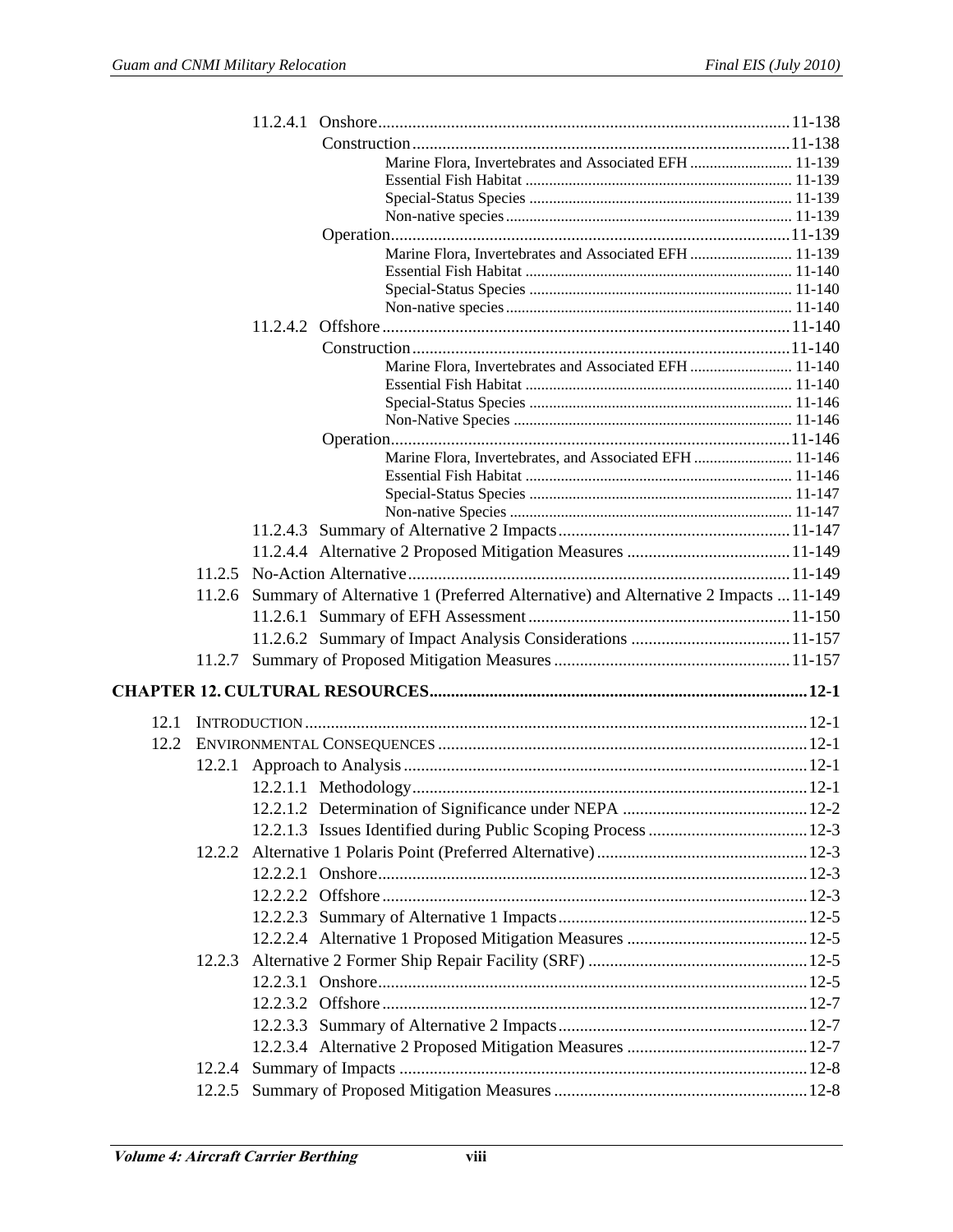| 13.1 |        |  |
|------|--------|--|
| 13.2 |        |  |
|      |        |  |
|      |        |  |
|      |        |  |
|      |        |  |
|      | 13.2.2 |  |
|      |        |  |
|      |        |  |
|      |        |  |
|      |        |  |
|      | 13.2.3 |  |
|      |        |  |
|      |        |  |
|      |        |  |
|      |        |  |
|      |        |  |
|      | 13.2.5 |  |
|      |        |  |
|      |        |  |
| 14.1 |        |  |
| 14.2 |        |  |
|      | 14.2.1 |  |
|      |        |  |
|      |        |  |
|      |        |  |
|      | 14.2.2 |  |
|      |        |  |
|      |        |  |
|      |        |  |
|      |        |  |
|      |        |  |
|      |        |  |
|      |        |  |
|      |        |  |
|      | 14.2.5 |  |
|      |        |  |
|      |        |  |
|      |        |  |
| 16.1 |        |  |
| 16.2 |        |  |
|      |        |  |
|      |        |  |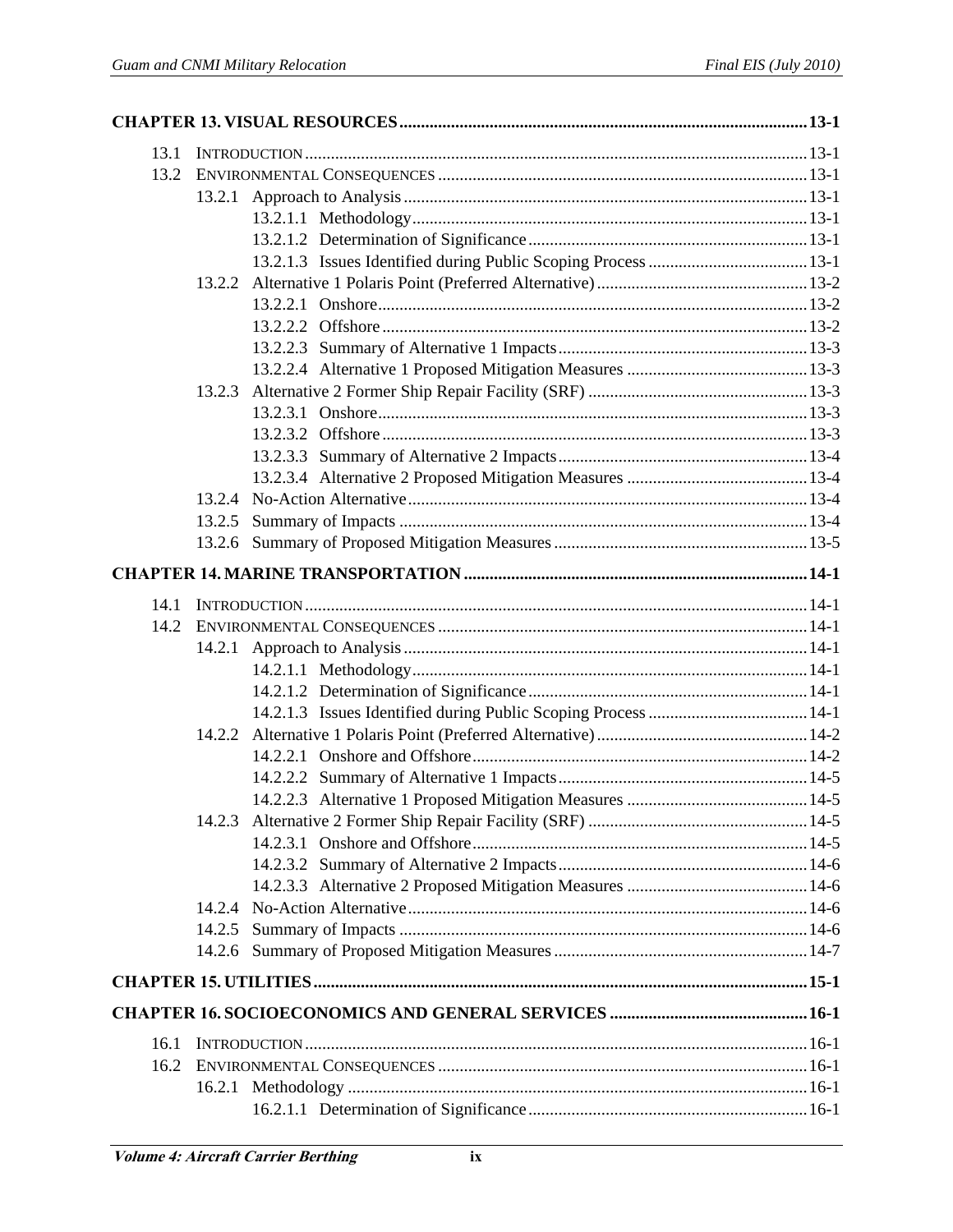|      | 16.2.2 |  |
|------|--------|--|
|      |        |  |
|      |        |  |
|      |        |  |
|      |        |  |
|      | 16.2.3 |  |
|      |        |  |
|      |        |  |
|      |        |  |
|      |        |  |
|      |        |  |
|      |        |  |
|      |        |  |
|      |        |  |
|      | 16.2.5 |  |
|      |        |  |
|      |        |  |
| 17.1 |        |  |
| 17.2 |        |  |
|      | 17.2.1 |  |
|      |        |  |
|      |        |  |
|      |        |  |
|      |        |  |
|      |        |  |
|      |        |  |
|      |        |  |
|      |        |  |
|      |        |  |
|      |        |  |
|      | 17.2.3 |  |
|      |        |  |
|      |        |  |
|      |        |  |
|      |        |  |
|      |        |  |
|      |        |  |
| 18.1 |        |  |
|      |        |  |
|      |        |  |
|      |        |  |
| 18.2 |        |  |
|      |        |  |
|      |        |  |
|      |        |  |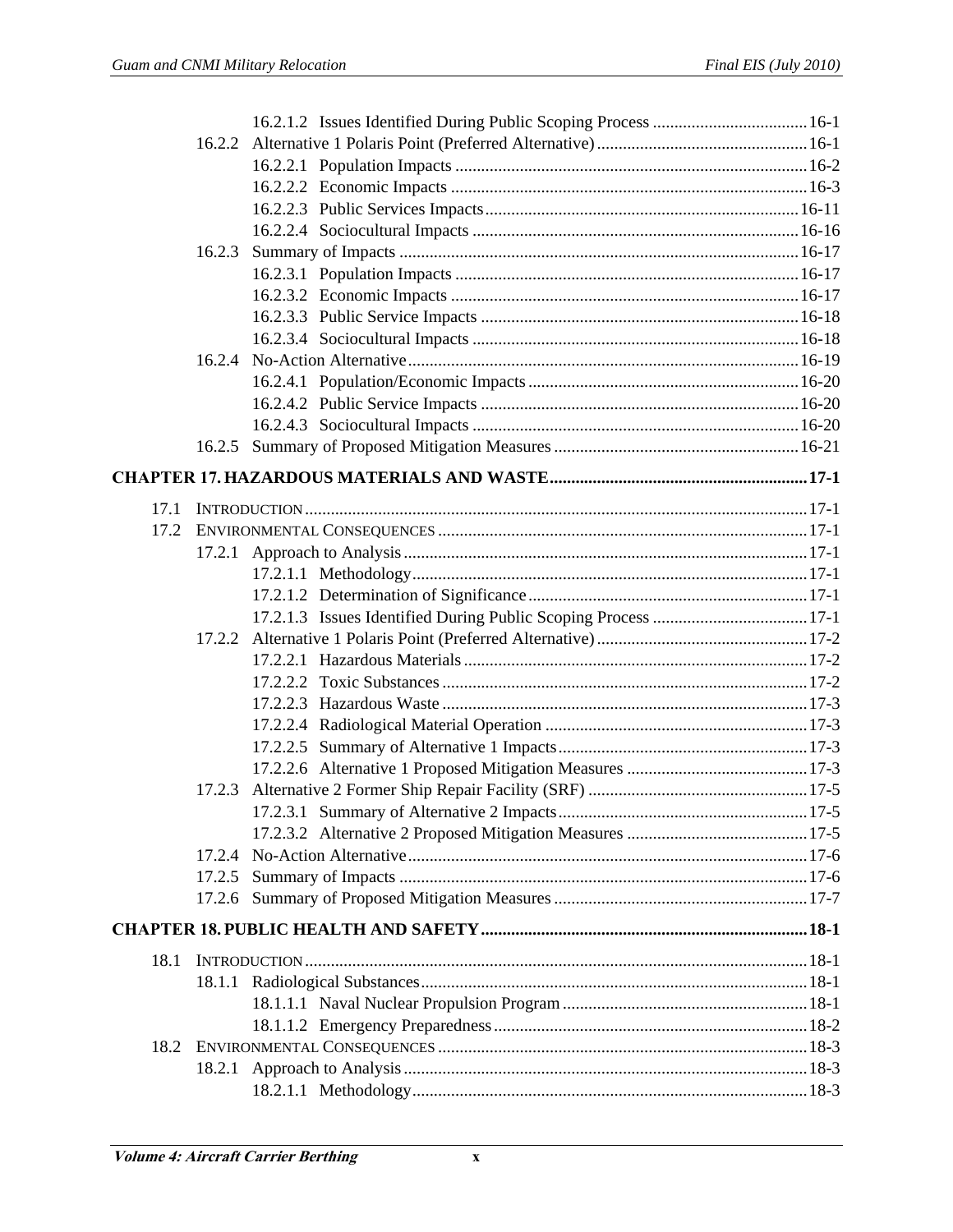|      | 18.2.2 |                                                                               |  |
|------|--------|-------------------------------------------------------------------------------|--|
|      |        |                                                                               |  |
|      |        |                                                                               |  |
|      |        |                                                                               |  |
|      |        |                                                                               |  |
|      |        |                                                                               |  |
|      |        |                                                                               |  |
|      |        |                                                                               |  |
|      |        |                                                                               |  |
|      | 18.2.3 |                                                                               |  |
|      |        |                                                                               |  |
|      |        |                                                                               |  |
|      | 18.2.4 |                                                                               |  |
|      |        |                                                                               |  |
|      |        |                                                                               |  |
|      |        | <b>CHAPTER 19. ENVIRONMENTAL JUSTICE AND THE PROTECTION OF CHILDREN  19-1</b> |  |
|      |        |                                                                               |  |
| 19.1 |        |                                                                               |  |
| 19.2 |        |                                                                               |  |
|      |        |                                                                               |  |
|      |        |                                                                               |  |
|      |        |                                                                               |  |
|      |        |                                                                               |  |
|      |        |                                                                               |  |
|      |        |                                                                               |  |
|      |        |                                                                               |  |
|      |        |                                                                               |  |
|      |        |                                                                               |  |
|      |        |                                                                               |  |
|      | 19.2.3 |                                                                               |  |
|      |        |                                                                               |  |
|      |        |                                                                               |  |
|      |        |                                                                               |  |
|      |        |                                                                               |  |
|      | 19.2.4 |                                                                               |  |
|      | 19.2.5 |                                                                               |  |
|      |        |                                                                               |  |
| 20.1 |        |                                                                               |  |
| 20.2 |        |                                                                               |  |
| 20.3 |        |                                                                               |  |
| 20.4 |        |                                                                               |  |
| 20.5 |        |                                                                               |  |
| 20.6 |        |                                                                               |  |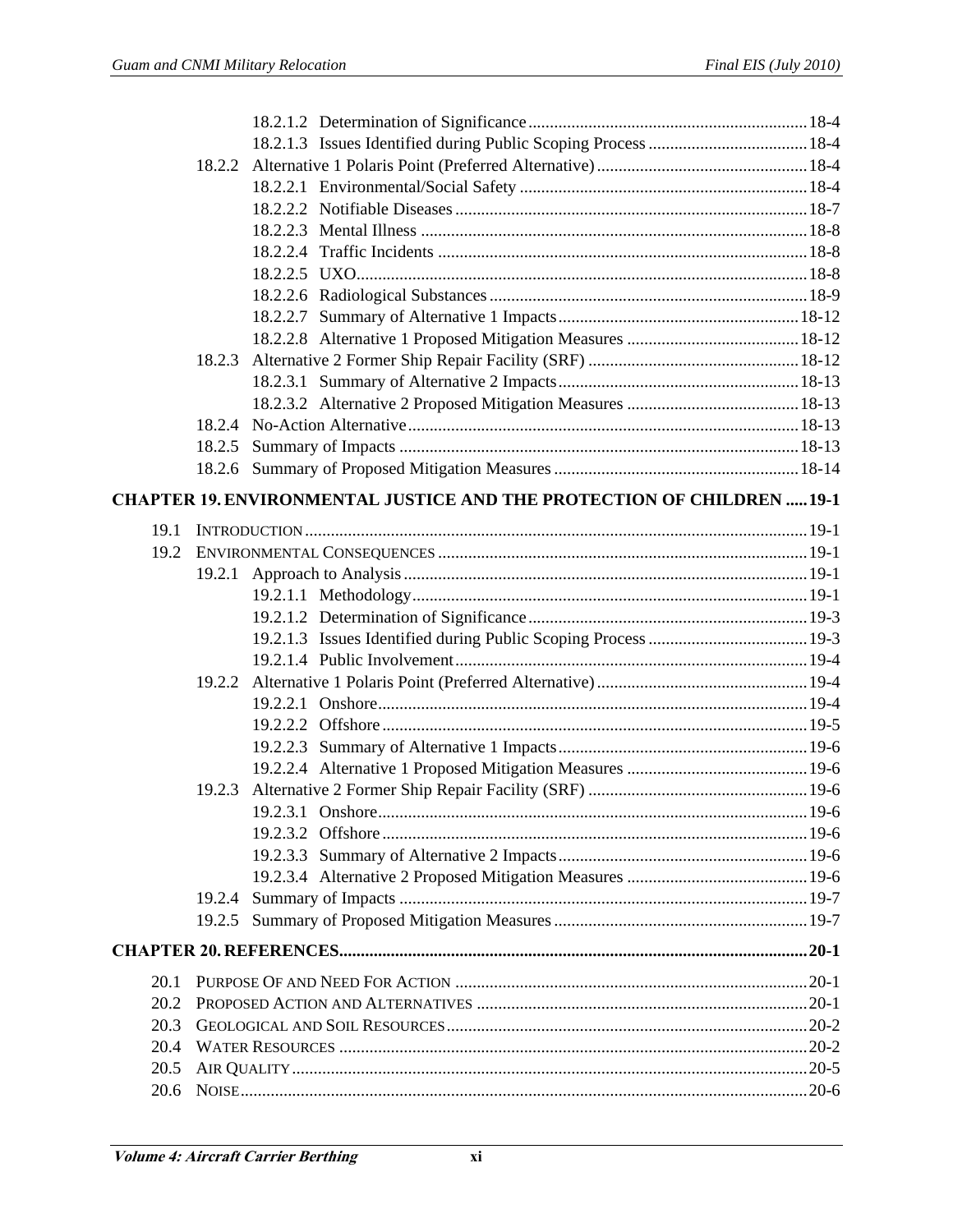| 20.7 |  |
|------|--|
| 20.8 |  |
| 20.9 |  |
|      |  |
|      |  |
|      |  |
|      |  |
|      |  |
|      |  |
|      |  |
|      |  |
|      |  |
|      |  |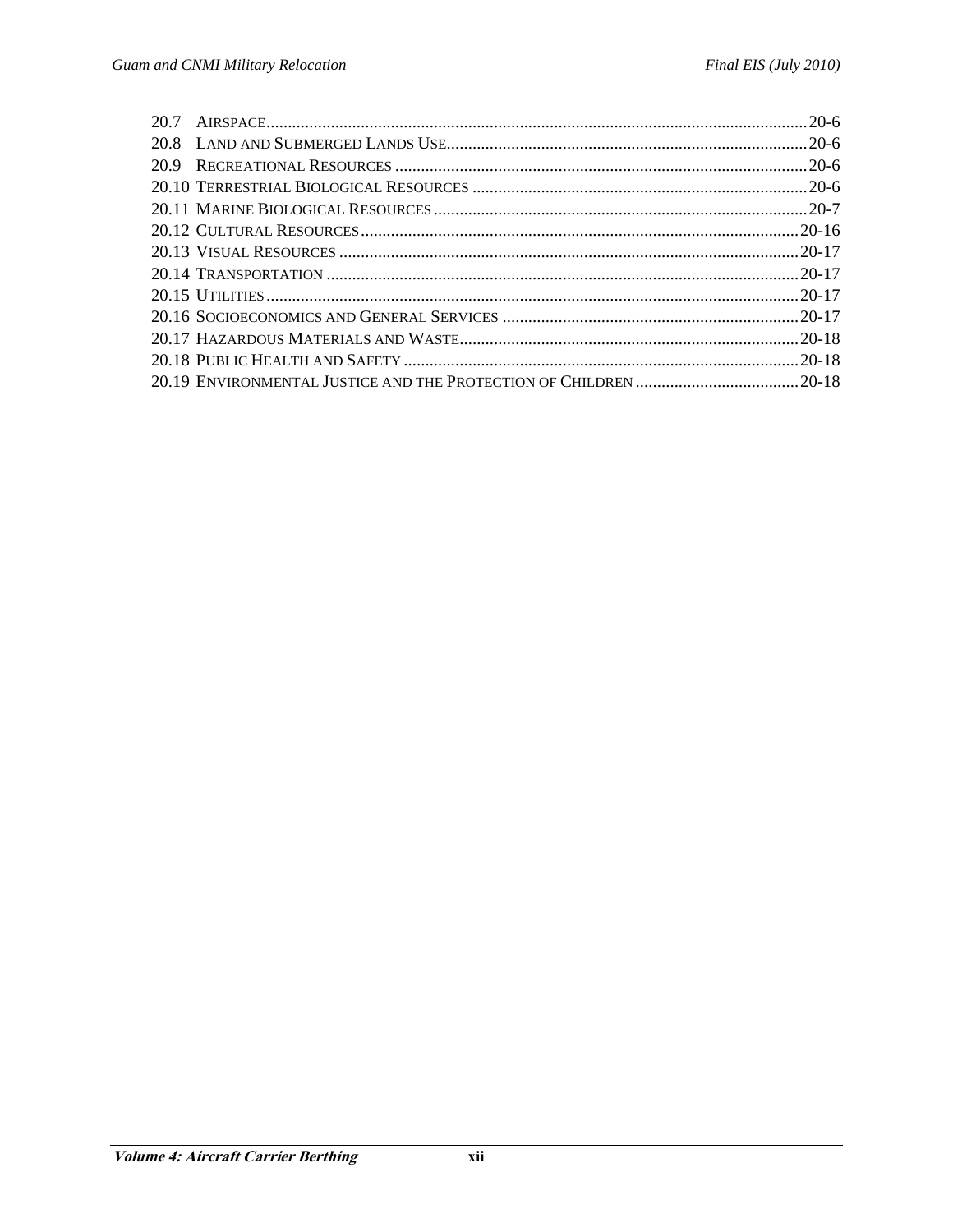## **List of Figures**

| <b>Figure</b>                                                                                                                                                                      | <b>Page</b> |
|------------------------------------------------------------------------------------------------------------------------------------------------------------------------------------|-------------|
|                                                                                                                                                                                    |             |
|                                                                                                                                                                                    |             |
|                                                                                                                                                                                    |             |
|                                                                                                                                                                                    |             |
|                                                                                                                                                                                    |             |
|                                                                                                                                                                                    |             |
|                                                                                                                                                                                    |             |
|                                                                                                                                                                                    |             |
|                                                                                                                                                                                    |             |
|                                                                                                                                                                                    |             |
|                                                                                                                                                                                    |             |
|                                                                                                                                                                                    |             |
| 2.4-1. Summary of Proposed Action and Alternatives Carried Forward for the Navy Aircraft                                                                                           |             |
|                                                                                                                                                                                    |             |
|                                                                                                                                                                                    |             |
|                                                                                                                                                                                    |             |
|                                                                                                                                                                                    |             |
|                                                                                                                                                                                    |             |
|                                                                                                                                                                                    |             |
|                                                                                                                                                                                    |             |
|                                                                                                                                                                                    |             |
|                                                                                                                                                                                    |             |
|                                                                                                                                                                                    |             |
|                                                                                                                                                                                    |             |
|                                                                                                                                                                                    |             |
|                                                                                                                                                                                    |             |
|                                                                                                                                                                                    |             |
|                                                                                                                                                                                    |             |
|                                                                                                                                                                                    |             |
| 11.1-2. Outer Apra Harbor Showing 67 Data Points/Transect Stations for Coral Habitat                                                                                               |             |
|                                                                                                                                                                                    |             |
| 11.1-3. Sand-rubble bottom (0% coral coverage) at Transects 58 (upper) and 67 (lower)<br>(both potential direct dredge impacted areas; 35% of the dredge area includes             |             |
| 11.1-4. Algae dominated areas of the CVN study area (0% coral coverage) include mats of                                                                                            |             |
| 11.1-5. Representative areas of mixed algae and coral on Transect 17 (a potentially indirectly<br>[siltation only] impacted site) is representative of an area with 30% to $<50\%$ |             |
|                                                                                                                                                                                    |             |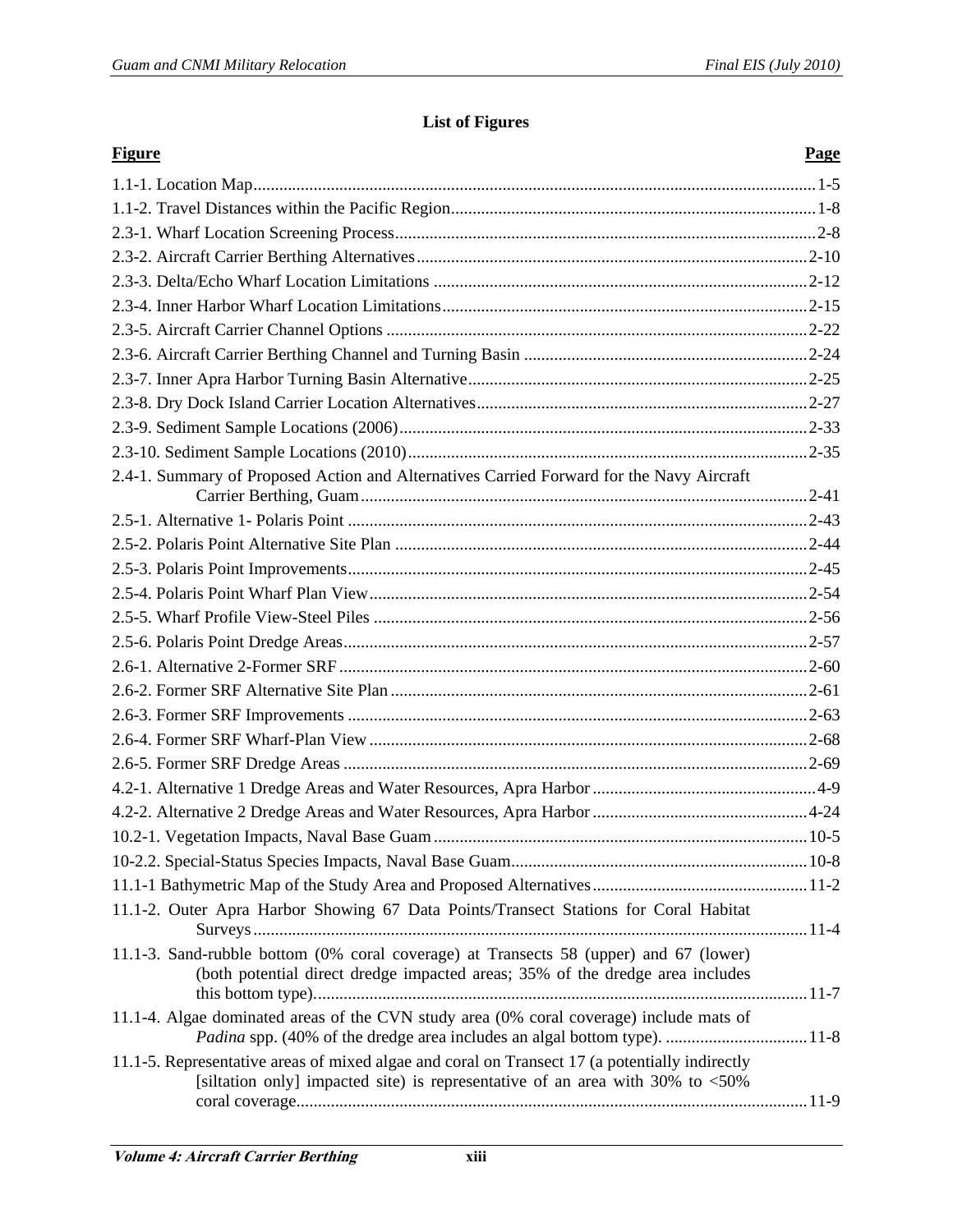| 11.1-6. Benthic cover of upper edges of patch reefs on Transect 21 (a potentially directly<br>[dredged] impacted site) dominated by hemispherical colonies of P. lutea<br>(represents 70% to $\langle 90\%$ coverage) – 4.8% of this bottom type may be |  |
|---------------------------------------------------------------------------------------------------------------------------------------------------------------------------------------------------------------------------------------------------------|--|
| 11.1-7. Monospecific field of A. aspera with black sponge smothering coral located at<br>Western Shoals, Transect 9 (a potentially indirectly [siltation only] impacted                                                                                 |  |
| 11.1-8. Various plating and laminar growth forms of $P$ . $rus$ , including colonies with upper                                                                                                                                                         |  |
|                                                                                                                                                                                                                                                         |  |
| 11.1-10. Coral Abundance Map Showing Only Affected Areas of the Polaris Point and                                                                                                                                                                       |  |
| 11.1-11. Coral Abundance Map Showing Direct and Indirect Buffer Line and Transect Sites                                                                                                                                                                 |  |
|                                                                                                                                                                                                                                                         |  |
|                                                                                                                                                                                                                                                         |  |
| 11.1-14. Stacked Bar Graph Showing Cumulative Percent Covers for Each General Class in<br>Each Transect. Transects are Arranged in Order of Lowest to Highest Coral                                                                                     |  |
|                                                                                                                                                                                                                                                         |  |
| 11.1-15. Cumulative Percent Covers for Each General Class in Each Transect, Arrange by                                                                                                                                                                  |  |
| 11.1-16. Sensitive Marine Biological Resources and Habitats Associated with Apra Harbor  11-35                                                                                                                                                          |  |
| 11.2-1. Coral Abundance and Sensitive Marine Biological Resources Associated with the                                                                                                                                                                   |  |
|                                                                                                                                                                                                                                                         |  |
| 11.2-3. Estimated Limits of Sediment Accumulation Exceeding 0.25 in (6 mm)<br>$0.03\text{o}z/0.15\text{in}^2$ (1,000 mg/cm <sup>2</sup> ) for the Duration of the Dredging (8 to 18                                                                     |  |
| 11.2-4. Potential Impacts to Sensitive Marine Biological Resources in Outer Apra Harbor                                                                                                                                                                 |  |
|                                                                                                                                                                                                                                                         |  |
|                                                                                                                                                                                                                                                         |  |
|                                                                                                                                                                                                                                                         |  |
|                                                                                                                                                                                                                                                         |  |
|                                                                                                                                                                                                                                                         |  |
|                                                                                                                                                                                                                                                         |  |
|                                                                                                                                                                                                                                                         |  |
|                                                                                                                                                                                                                                                         |  |
|                                                                                                                                                                                                                                                         |  |
| 11.2-14. Candidate Apra Harbor Deep Water Artificial Reef Sites and Orote Point ERA                                                                                                                                                                     |  |
| 11.2-15. Coral Abundance and Sensitive Marine Biological Resources Associated with the                                                                                                                                                                  |  |
| 12-2-1. Alternative 1 Aircraft Carrier Berthing and Archaeological Probability Areas  12-4                                                                                                                                                              |  |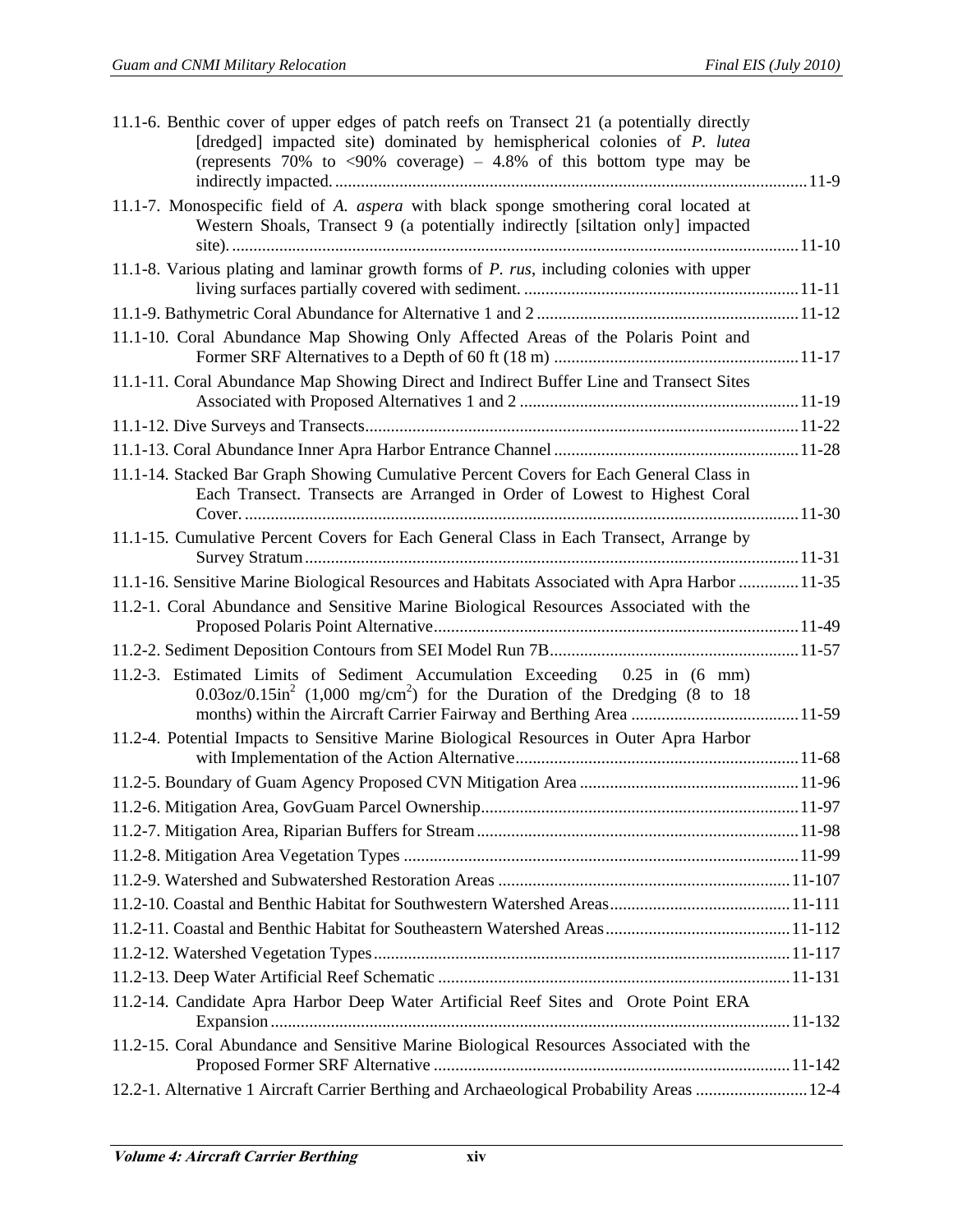| 12.2-2. Alternative 2 Aircraft Carrier Berthing and Archaeological Probability Areas  12-6 |  |
|--------------------------------------------------------------------------------------------|--|
|                                                                                            |  |
| 16.2-2. Labor Force Demand (FTE Jobs) With and Without CVN Proposed Action  16-4           |  |
| 16.2-3. Labor Force Income (Millions of 2008 \$s) With and Without Proposed Action  16-6   |  |
|                                                                                            |  |
|                                                                                            |  |
| 16.2-6. Gross Island Product (Millions of 2008 \$s) With and Without Proposed Action  16-9 |  |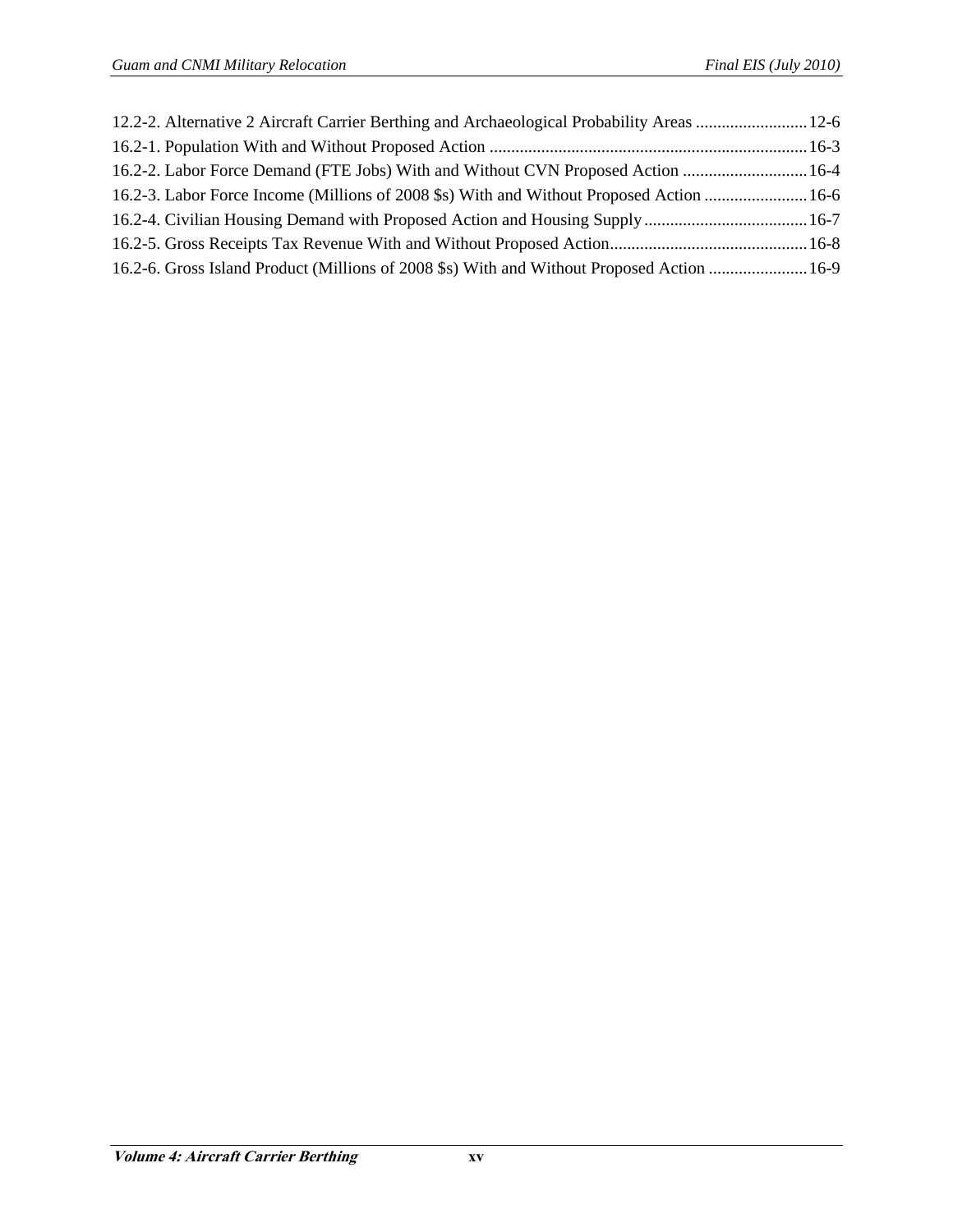## **List of Tables**

| <b>Table</b>                                                                              | Page |
|-------------------------------------------------------------------------------------------|------|
|                                                                                           |      |
|                                                                                           |      |
|                                                                                           |      |
|                                                                                           |      |
|                                                                                           |      |
|                                                                                           |      |
|                                                                                           |      |
|                                                                                           |      |
|                                                                                           |      |
| 4.2-1. Summary of Aggregate Effects to Jurisdictional Waters of the U.S. and Wetlands4-10 |      |
|                                                                                           |      |
| 4.2-3. Comparison of ER-Mq's for Each Analyte Group per Area Between Study Years 4-17     |      |
|                                                                                           |      |
|                                                                                           |      |
|                                                                                           |      |
|                                                                                           |      |
|                                                                                           |      |
|                                                                                           |      |
|                                                                                           |      |
|                                                                                           |      |
|                                                                                           |      |
|                                                                                           |      |
|                                                                                           |      |
|                                                                                           |      |
|                                                                                           |      |
|                                                                                           |      |
|                                                                                           |      |
|                                                                                           |      |
|                                                                                           |      |
|                                                                                           |      |
|                                                                                           |      |
|                                                                                           |      |
|                                                                                           |      |
|                                                                                           |      |
|                                                                                           |      |
|                                                                                           |      |
|                                                                                           |      |
|                                                                                           |      |
|                                                                                           |      |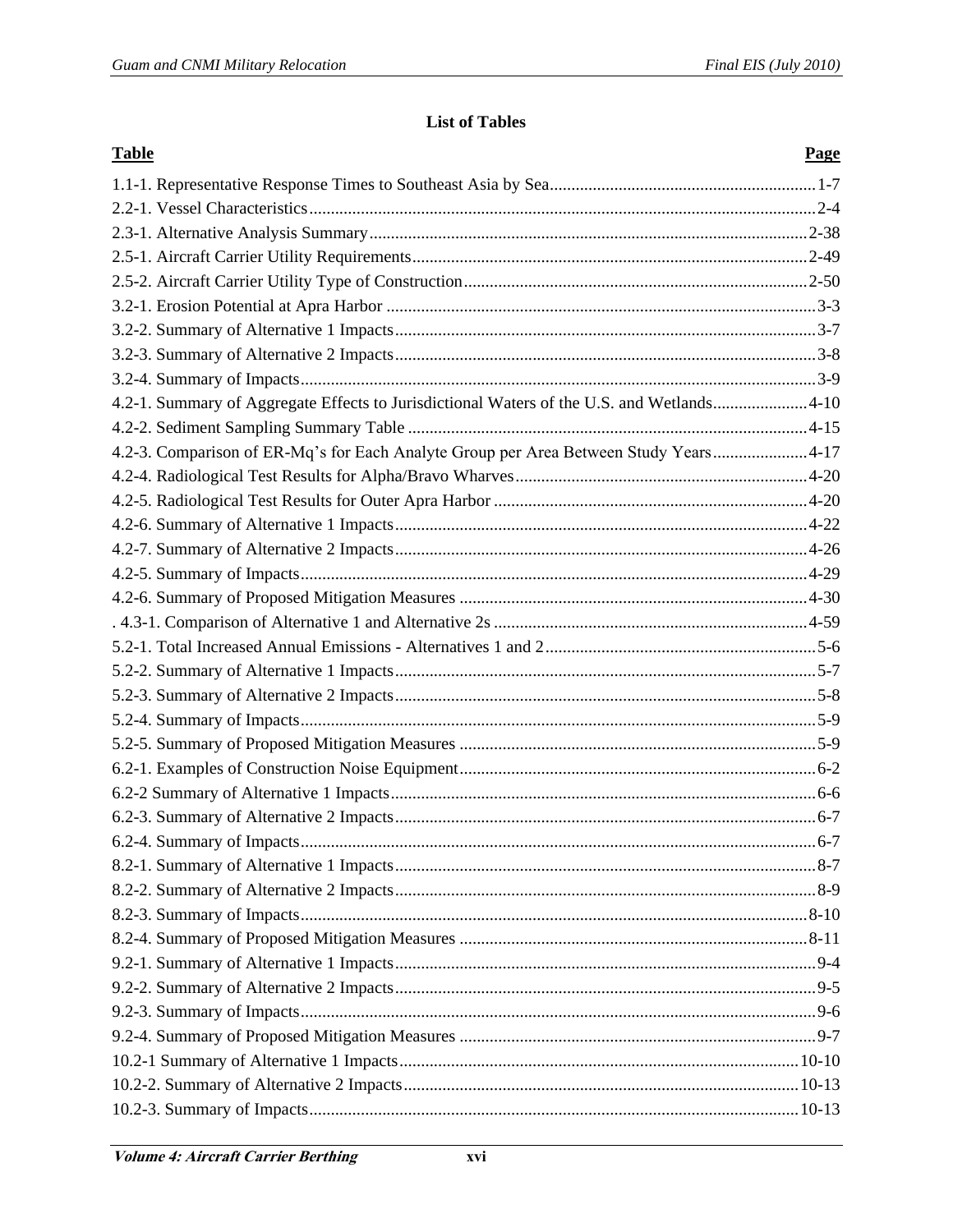| 11.1-1. Coral Cover in Six Levels for Direct and Indirect Areas at Polaris Point and Former<br>SRF Alternative Aircraft Carrier Wharf Sites, Apra Harbor Guam 11-15 |  |
|---------------------------------------------------------------------------------------------------------------------------------------------------------------------|--|
| 11.1-2. General Classes of Benthic Cover Percentages Exclusively Associated with Either                                                                             |  |
|                                                                                                                                                                     |  |
|                                                                                                                                                                     |  |
|                                                                                                                                                                     |  |
|                                                                                                                                                                     |  |
|                                                                                                                                                                     |  |
| 11.2-1. Estimated Coral Area and Percentages Impacted by Proposed Dredging Activities                                                                               |  |
| 11.2-2. EFH Areas Associated with Apra Harbor and Potential Construction-related Impacts                                                                            |  |
|                                                                                                                                                                     |  |
|                                                                                                                                                                     |  |
| 11.2-5. EFH Areas Associated with Apra Harbor and Operational Impacts with                                                                                          |  |
|                                                                                                                                                                     |  |
|                                                                                                                                                                     |  |
| 11.2-8. HEA Loss Calculations for Direct Impacts Arising from the Aircraft Carrier Project 11-86                                                                    |  |
| 11.2-9. HEA Loss Calculations for Indirect Impacts Arising from the Aircraft Carrier Project  11-87                                                                 |  |
|                                                                                                                                                                     |  |
|                                                                                                                                                                     |  |
|                                                                                                                                                                     |  |
| 11.2-13 Watershed and Target Vegetation Acreage within Bolanos Reserve Area  11-118                                                                                 |  |
| 11.2-14 Historic Properties in Ugum, Umatac, Toguan, and Geus Watersheds* 11-120                                                                                    |  |
| 11.2-16. Estimated Coral Area and Percentages Impacted by Proposed Dredging Activities                                                                              |  |
| 11.2-17. EFH Areas Associated with Apra Harbor and Potential Construction-related Effects                                                                           |  |
|                                                                                                                                                                     |  |
|                                                                                                                                                                     |  |
|                                                                                                                                                                     |  |
| 11.2-20. EFHA Summary for Alternative 1 and Alternative 2 Proposed Actions 11-152                                                                                   |  |
| 11.2-21. Estimated Coral Area and Percentages Impacted with Implementation of                                                                                       |  |
|                                                                                                                                                                     |  |
|                                                                                                                                                                     |  |
|                                                                                                                                                                     |  |
|                                                                                                                                                                     |  |
|                                                                                                                                                                     |  |
|                                                                                                                                                                     |  |
|                                                                                                                                                                     |  |
|                                                                                                                                                                     |  |